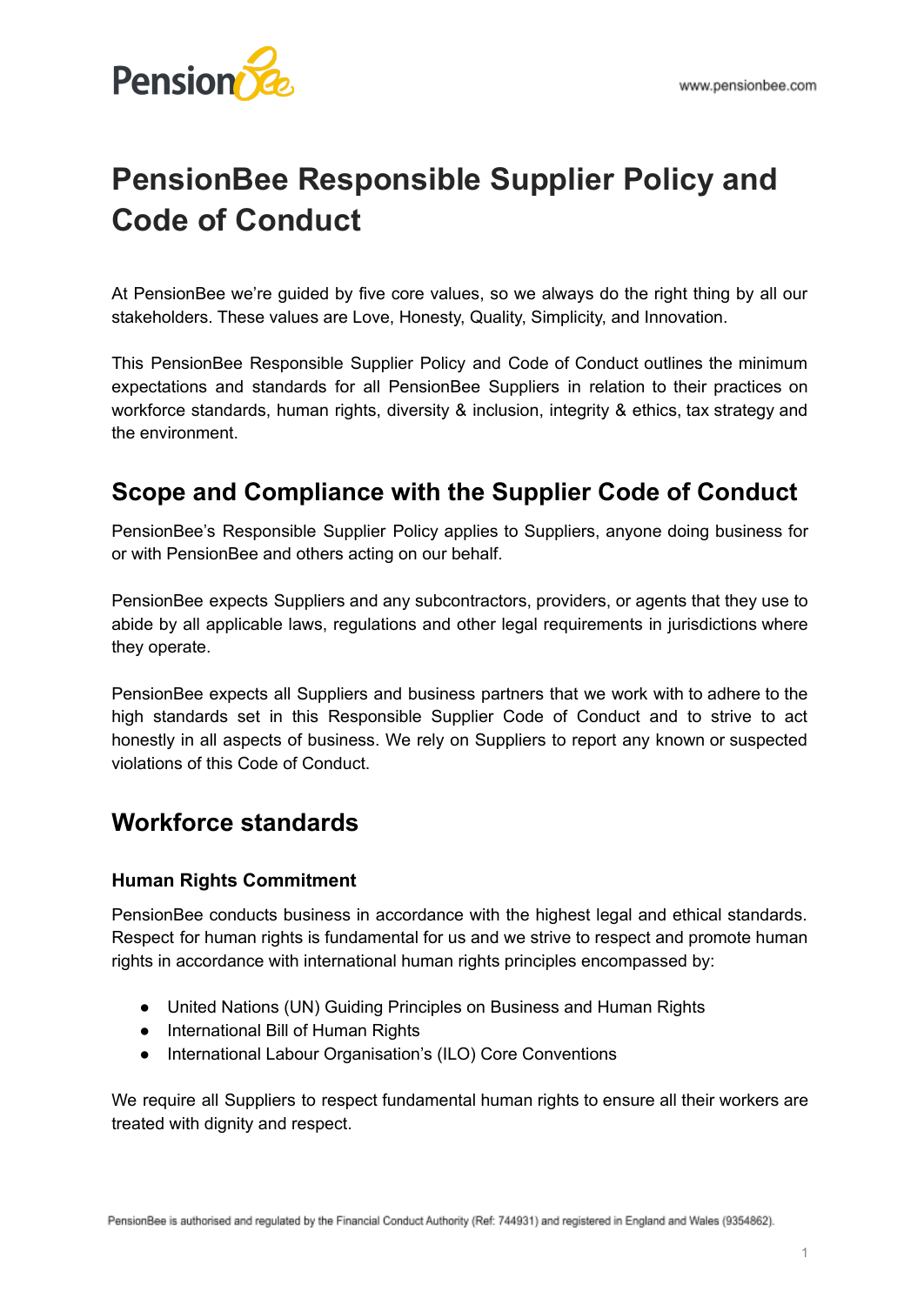

#### **Fair Treatment**

At PensionBee, we are committed to our values of Love, Honesty, Quality, Simplicity and Innovation. We act responsibly in all business dealings and expect our Suppliers to uphold these principles and urge them to adopt similar policies within their own businesses. We expect all Suppliers to treat any company's employee and non-employee direct operations workers, any fixed-term/temporary employees, contractors, agency workers and/or third party on site workers fairly and equally.

PensionBee is an investor signatory and disclosing company of the Workforce [Disclosure](https://shareaction.org/investor-initiatives/workforce-disclosure-initiative) [Initiative](https://shareaction.org/investor-initiatives/workforce-disclosure-initiative) (WDI). We encourage all Suppliers to improve their transparency and accountability on workforce issues and we encourage all Suppliers to disclose under the WDI.

#### **Working Hours, Rest Days & Compensation**

PensionBee pays all its employees at least a London Living [Wage,](https://www.livingwage.org.uk/) regardless of where they are based. PensionBee formalised its commitment to the Living Wage in February 2020 by becoming an accredited Living Wage Employer. PensionBee's goal is to ensure fair and appropriate compensation for all its employees.

We ask any Suppliers providing PensionBee with goods or services to pay at least the UK Living Wage to any employees and non-employees (including fixed-term/temporary employees, contractors, agency workers and/or third party on site workers). *Note, the UK* Living Wage pays a real living wage based on the true cost of living and is different to the *UK Minimum Wage*.

We expect our Suppliers to ensure that working hours, including overtime, do not exceed applicable legal limits and to ensure fair and proper hiring, firing, and performance evaluations to any employees and non-employees. Suppliers shall comply with local laws regarding payment and working hours, including overtime, rest days and public holidays.

#### **Freedom of Association & Grievance Mechanisms**

Freedom of association and the right to collective bargaining are fundamental rights. We expect our Suppliers to respect their employees' rights of freedom of association and collective bargaining.

We also expect all Suppliers to have grievance mechanisms in place through which employees can raise complaints or concerns ensuring they are protected from retaliation or reprisal for speaking up or lodging grievances relating to their rights as workers and working conditions. Suppliers shall make all relevant information about their employees' rights easily accessible to any employees.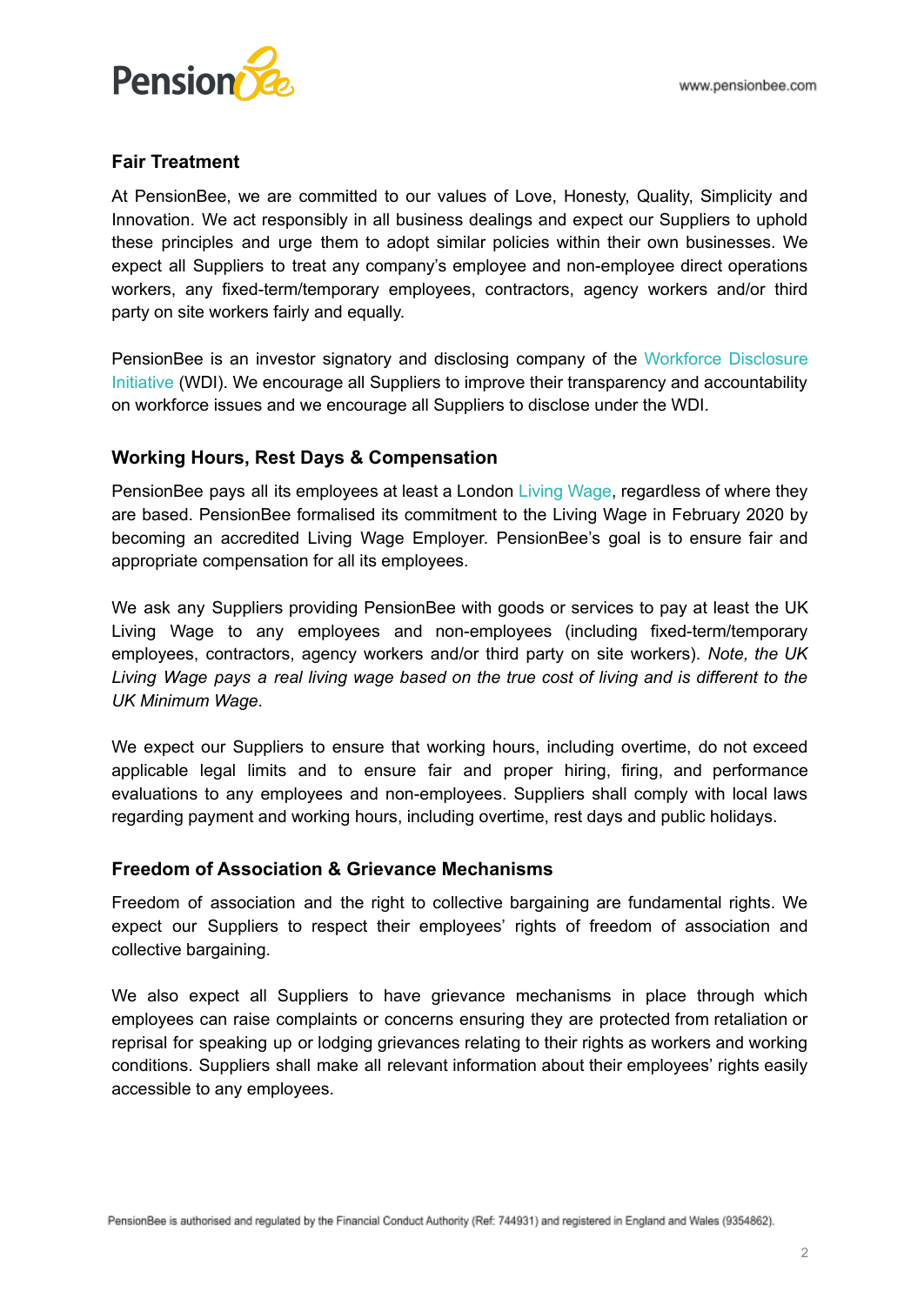

#### **No Child Labour and Modern Slavery**

PensionBee asks its Suppliers to ensure there is no inhumane treatment or threat to workers, including any harassment, corporal punishment, or mental or physical coercion of workers. Suppliers must treat all workers with dignity and respect.

We do not tolerate the use of child labour and expect our Suppliers not to use children in their operations or their value chains. We also expect our Suppliers to allow all employees to leave their employment freely upon reasonable notice, and never use any forced labour or involuntary prison labour.

Modern slavery is a crime and a violation of fundamental human rights. It takes various forms, such as slavery, servitude, forced and compulsory labour and human trafficking, all of which have in common the deprivation of a person's liberty by another in order to exploit them for personal or commercial gain.

PensionBee has a zero-tolerance approach to modern slavery and we are committed to acting ethically and with integrity in all our business dealings and relationships to implement and enforce effective systems and controls to ensure modern slavery is not taking place anywhere in our own business or our supply chain. We expect the same high standards from all of our contractors, suppliers and other business partners.

#### **A Safe & Healthy Workplace**

Our Suppliers should provide workers with a safe and healthy workplace that complies with all applicable health and safety laws and regulations, in which employees are treated with respect and do not suffer from harassment, bullying, visual, verbal and physical abuse or any conduct that creates an intimidating, offensive or hostile workplace.

Safe and healthy working conditions include offering emergency training and resources, practising industrial hygiene, and enacting equipment safety initiatives, as appropriate. Suppliers should take proactive measures to prevent workplace hazards.

### **Diversity, Inclusion & Equal Opportunities**

PensionBee is committed to promoting equality, diversity and inclusion, preventing unlawful discrimination and ensuring that our colleagues all feel respected and safe at work. Our aim is for our team to be representative of all areas of society, across all levels of the business, to better reflect and represent our diverse customer base. We welcome everyone regardless of gender, race, origin, religion, size, age, sexuality or disability and will not tolerate any conduct which harms others.

PensionBee expects all Suppliers to take any necessary steps to provide equality, fairness and dignity for everyone, oppose and prevent all forms of unlawful discrimination, create a working environment free of bullying, harassment, victimisation and unlawful discrimination, where every person's individual differences and contributions are valued and respected.

PensionBee is authorised and regulated by the Financial Conduct Authority (Ref: 744931) and registered in England and Wales (9354862).